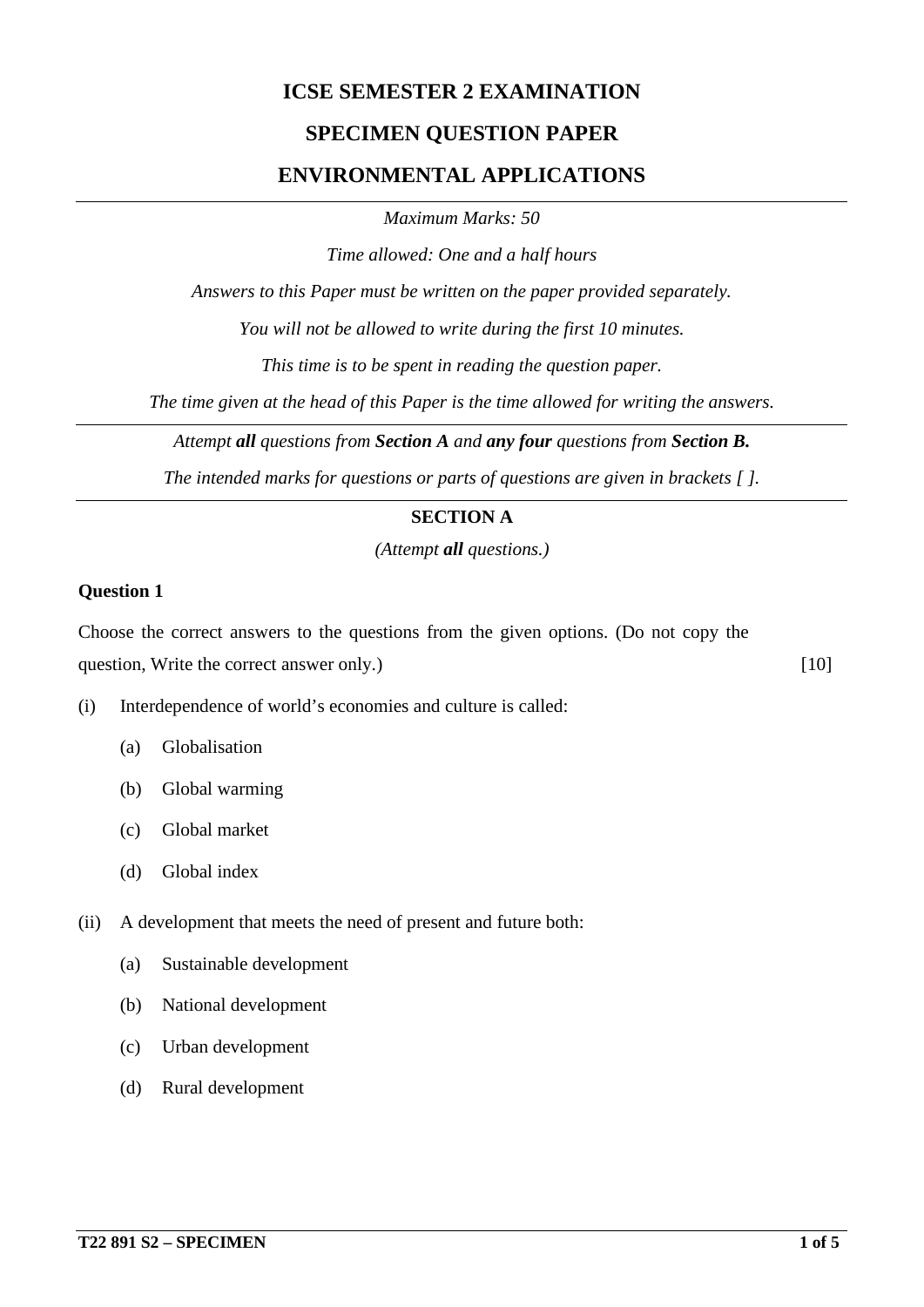(iii) The meaning of 'Dastakar' is:

- (a) Art
- (b) Handicraft
- (c) Craftsman
- (d) Craft
- (iv) Gandhigram was founded by:
	- (a) Sri Aurobindo
	- (b) Laila Taiyabji
	- (c) T.S. Soudaram
	- (d) Gandhi Ji
- (v) Decentralized governance is:
	- (a) Panchayati Raj
	- (b) Zamindari Raj
	- (c) State Governance
	- (d) Central Governance

#### (vi) A hand spun cloth:

- (a) khadi
- (b) Terylene
- (c) Polyester
- (d) Nylon
- (vii) The expanded form of EIA is:
	- (a) Environment Impact Assessment
	- (b) Economic Impact Assessment
	- (c) Electrical Industries Allianz
	- (d) Electrical Industries Assessment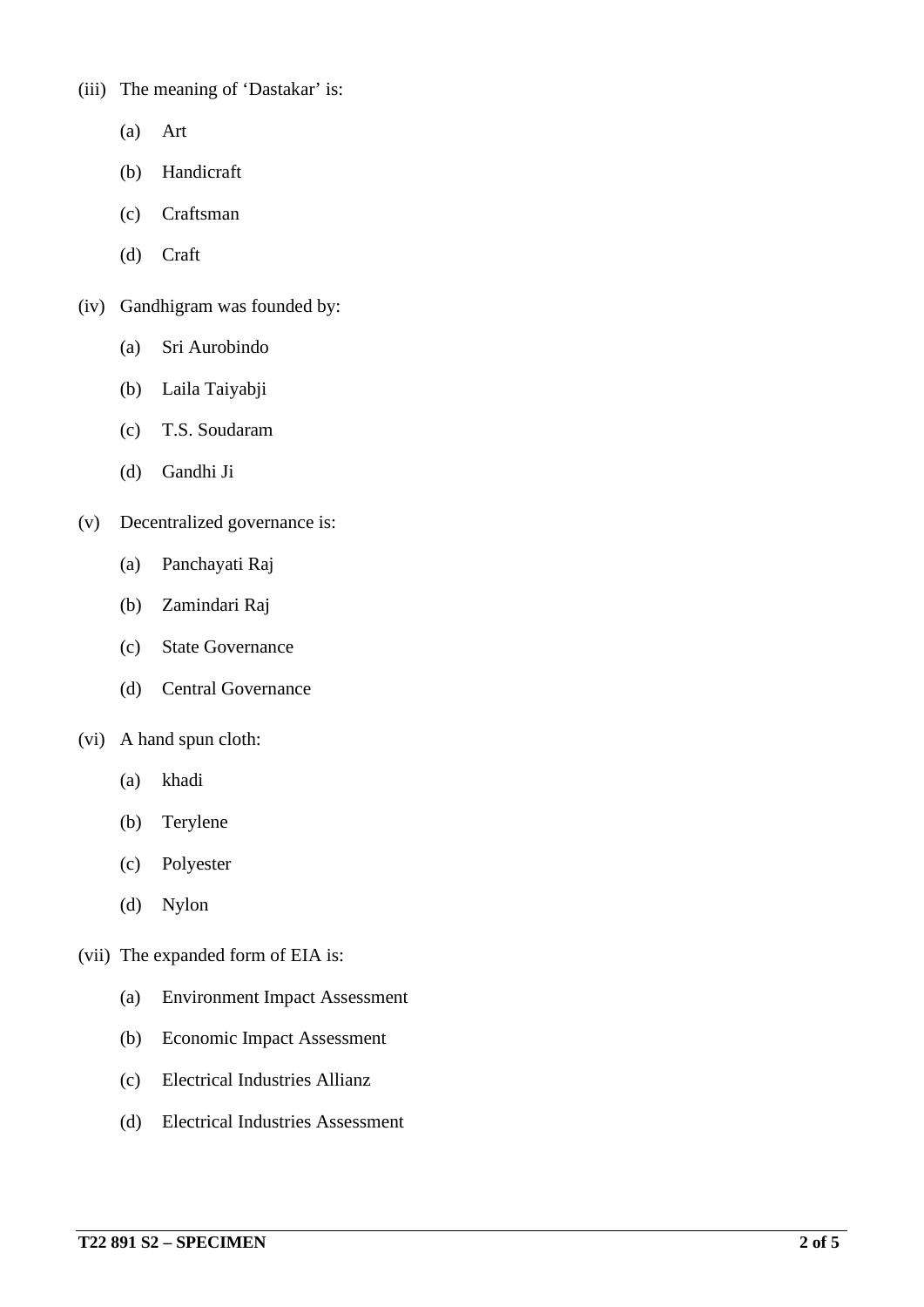- (viii) The expanded form of NRA is:
	- (a) Natural Resource Accounting
	- (b) Non Resource Accounting
	- (c) Natural Resource Assessment
	- (d) Native Resource Assessment
- (ix) The expanded form of NGO is:
	- (a) Non-Governmental Organization
	- (b) No Government Organization
	- (c) Non Global Organization
	- (d) National Government Organization
- (x) Coal is an example of:
	- (a) Conventional source of energy
	- (b) Non-conventional source of energy
	- (c) Clean energy
	- (d) Alternate energy

#### **SECTION B**

#### *(Attempt any four questions)*

## **Question 2**

| <b>T22 891 S2 - SPECIMEN</b> |                                                                         | 3 of 5 |
|------------------------------|-------------------------------------------------------------------------|--------|
| (iv)                         | Mention <i>any three</i> initiatives adopted by you to conserve energy. | $[3]$  |
|                              | (iii) Mention <i>any three</i> limitations of modern technology.        | $[3]$  |
| (ii)                         | What is recession?                                                      | $[2]$  |
| (i)                          | What is sustainable development?                                        | $[2]$  |
| <b>Question 3</b>            |                                                                         |        |
| (iv)                         | Who founded Dastakar? State <i>any two</i> objectives of dastakar.      | $[3]$  |
| (iii)                        | Mention any <i>three</i> objectives of Gandhigram.                      | $[3]$  |
| (ii)                         | What do you mean by natural resource accounting?                        | $[2]$  |
| (i)                          | State any <i>two</i> objectives of NGO.                                 | $[2]$  |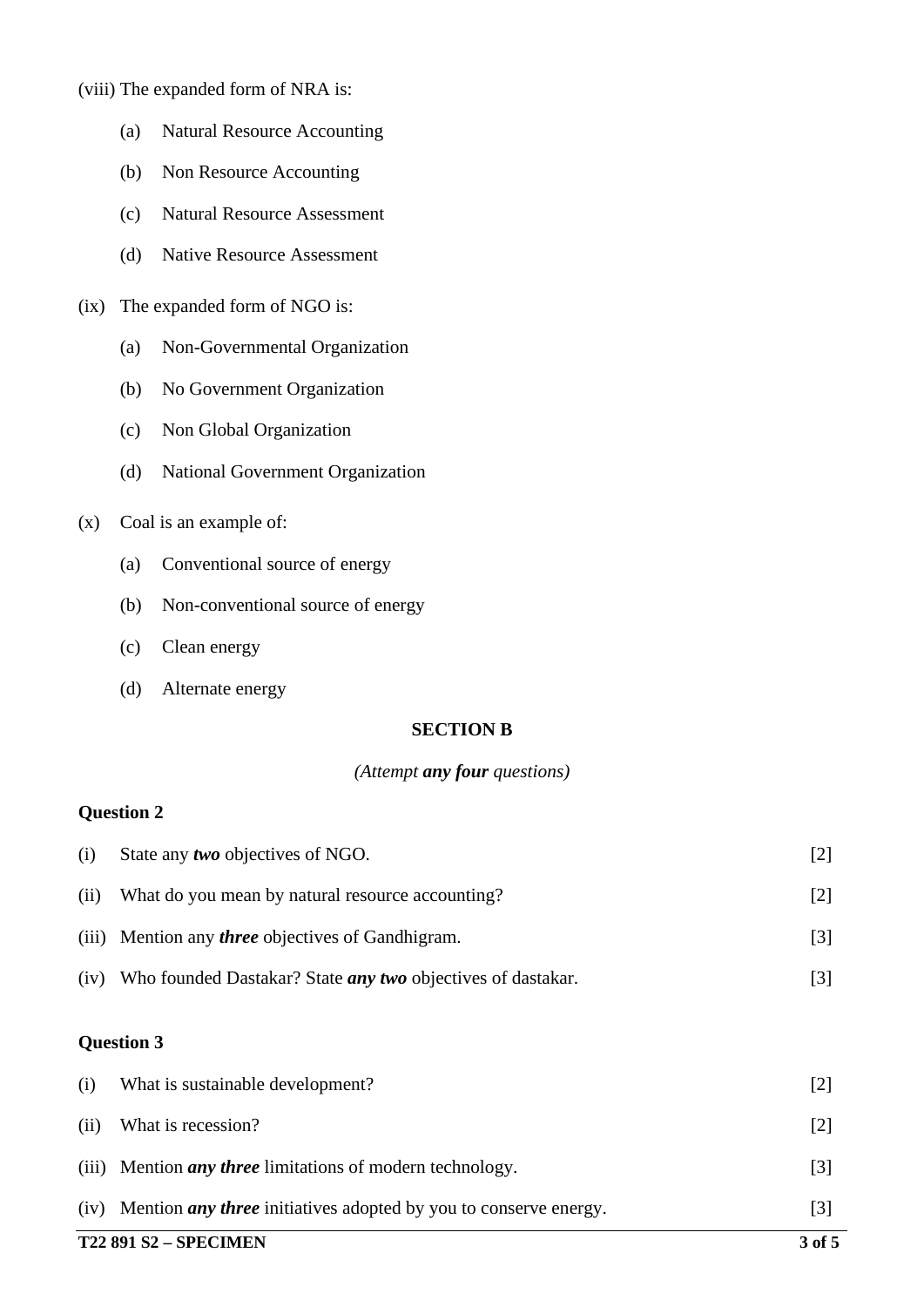## **Question 4**

| (i)  | What is national debt?                                                                       | [2]               |
|------|----------------------------------------------------------------------------------------------|-------------------|
| (ii) | What is brain drain?                                                                         | [2]               |
|      | (iii) State <i>any three</i> reasons for developing appropriate and intermediate technology. | $\lceil 3 \rceil$ |
| (iv) | State <i>any three</i> objectives of panchayati Raj.                                         | [3]               |

## **Question 5**

| (i)  | Mention <i>any</i> two positive impacts of globalization. |                   |
|------|-----------------------------------------------------------|-------------------|
| (ii) | Name <i>any</i> two sectors where EIA can be applied.     | [2]               |
|      | (iii) Give <i>any three</i> reasons for promoting khadi.  | $\lceil 3 \rceil$ |
| (iv) | What are the <i>three</i> principles of sustainability?   |                   |

## **Question 6**

Study the picture given below and answer the questions that follows.



The picture depicts the Experimental International Community - The Auroville:

| (i)  | Where is Auroville situated and who founded it?                                     | $\lceil 2 \rceil$ |
|------|-------------------------------------------------------------------------------------|-------------------|
| (ii) | What is the main purpose of Auroville?                                              | $\lceil 2 \rceil$ |
|      | (iii) How were the barren plateau chosen for the future settlement of Auroville got |                   |
|      | converted into a lush green area?                                                   | $\lceil 3 \rceil$ |
| (iv) | State <i>any three</i> sustainable technologies adopted in Auroville.               | [3]               |